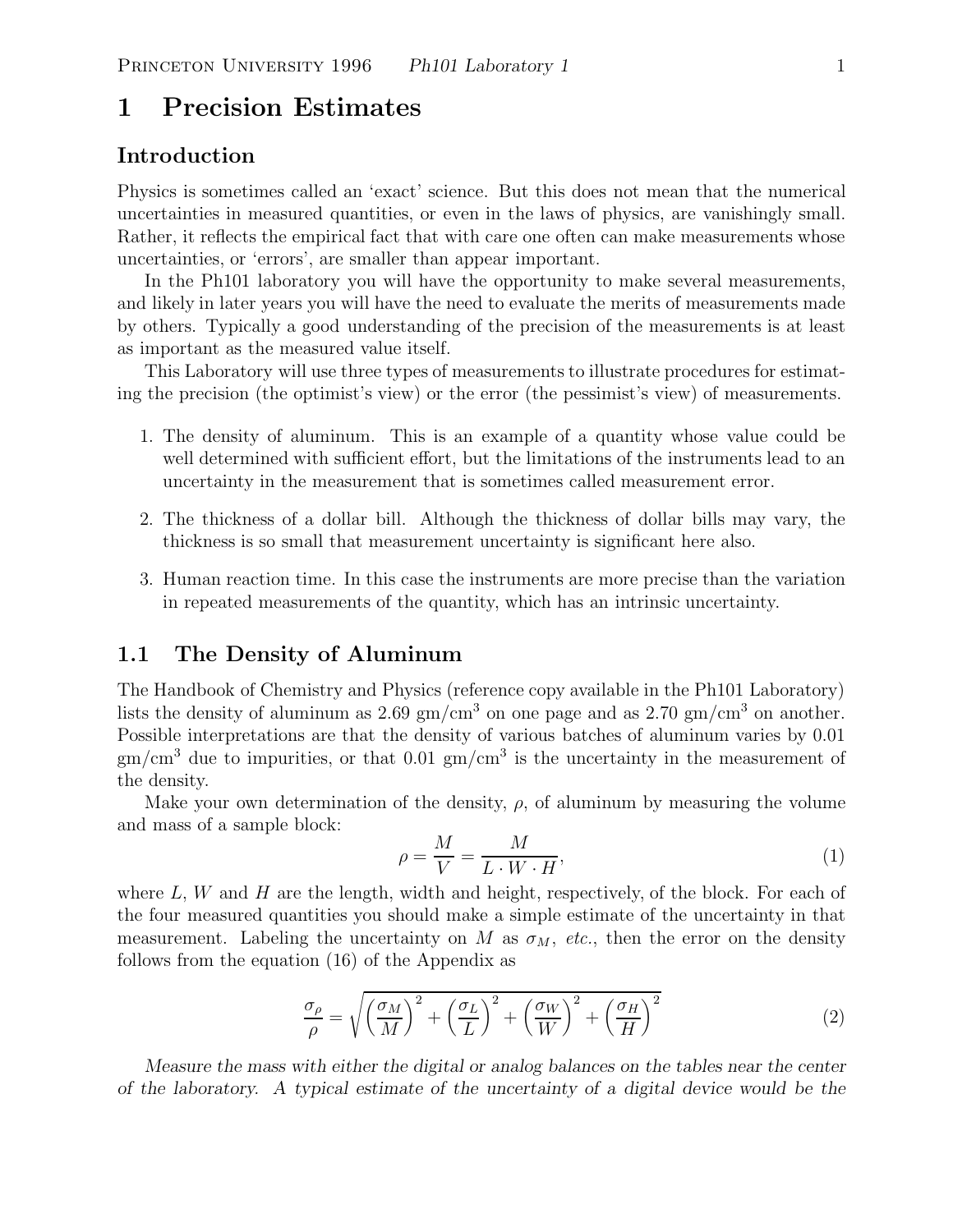*value of the least count – although this assumes the engineers have designed the device to this standard. For an analog device such as a balance or ruler a typical estimate of the uncertainty would be about 1/3 of the smallest gradation. See sec. 1.5.5 for a technical comment on this.*

*However, if repeated measurements of a quantity give varying results, the uncertainty is larger than the above estimate; the quantity being measured is uncertain. In this case you should characterize the spread of your data by a 'standard deviation' as discussed in the Appendix. Start with the simple approach of sec. 1.5.2 which is based on 3 measurements.*

*To measure lengths you can use meter sticks, rulers, vernier calipers or micrometers, in order of decreasing range of lengths that can be measured. To minimize the measurement uncertainty, use the device with the smallest gradations that also spans the length you wish to measure. For example, use the micrometer to measure the smallest dimension of the aluminum block.*

*Both the vernier caliper and the micrometer utilize the vernier technique to improve the accuracy of the measurement. Be sure to master the use of a vernier during this laboratory.*

*The aluminum blocks may have a small conical hole drilled in them. If so, subtract the volume of the hole from the volume of the block before applying eq. (1). You may omit an error analysis of the volume of the cone, but compare*  $V_{\text{hole}}/V_{\text{block}}$  *to*  $\sigma_{\rho}/\rho$  *to estimate the importance of the volume of the cone for the density measurement.*

Is your measurement of the density  $\rho$  of aluminum within one or two times your error estimate  $\sigma_{\rho}$  of the book value 2.70? If not, you have probably made a mistake somewhere. Check your arithmetic; recheck your measurements if necessary. One of the advantages of performing the error analysis is the confidence it gives that your measurements are self consistent when both measurements and errors appear reasonable; or conversely the clue it gives you if the measured value varies from expectations by more than the error estimate.

**Each person should take his or her own measurements on the aluminum block and record them and the appropriate data analysis in their lab notebook before proceeding.**

### **1.2 Thickness of a Dollar Bill**

In the following part of the lab you can use a dollar bill to estimate your reaction time. First, measure the thickness of a dollar bill, and estimate the error on your measurement.

*Since a dollar bill is so thin, it's better to measure the thickness of a stack of* n *dollar bills, then divide by* n*. In case you don't have a thick wad of bills, fold a single bill several times. Note that paper is highly compressible, so only the uncompressed thickness of a dollar bill is well defined.*

If t is the thickness of a bill and you fold it until there are  $n$  layers to measure, you will measure thickness  $T = nt$ . If  $\sigma_T$  is your estimate of the uncertainty on the measurement of total thickness T, then the corresponding uncertainty on  $t = T/n$  is  $\sigma_t = \sigma_T/n$  since there is no uncertainty in the number  $n$ .

How many dollar bills would there be in a stack high enough to reach the moon, whose distance is about 400,000 km? What is the uncertainty on your estimate?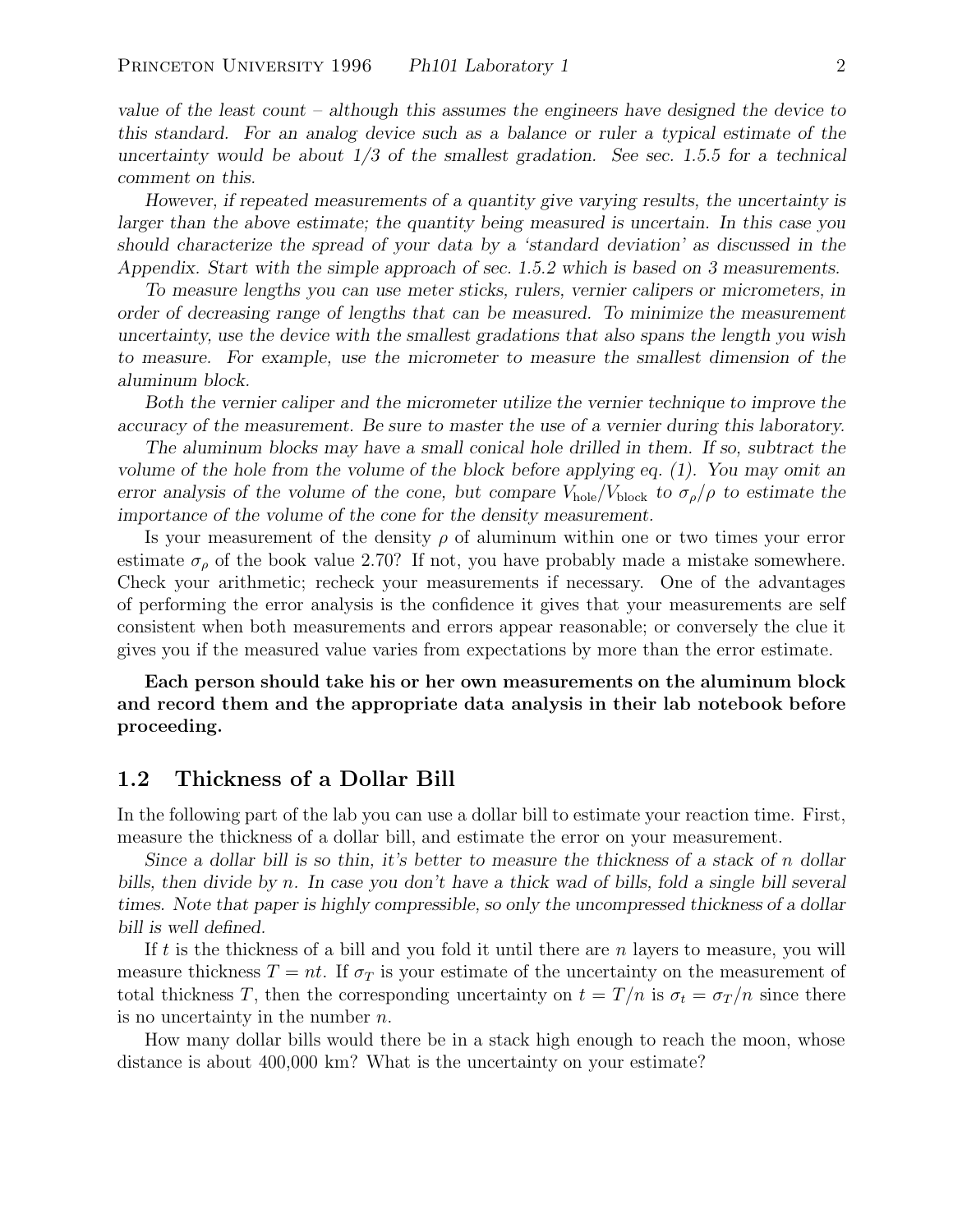### **1.3 Human Reaction Time**

### **1.3.1 Catching a Dollar Bill**

A well-known challenge is to catch a dollar bill dropped by your partner, holding your thumb and finger in line with the picture of George W. before your partner lets the bill go. Human reaction time is such that very few people can catch the bill (without anticipating the release by some clue). From the expression for the distance travelled by a falling object from rest,

$$
y = \frac{1}{2}gt^2,\tag{3}
$$

we infer that the human reaction time  $t_{\text{react}}$  is longer than  $\sqrt{2y/g}$  where y is the half-length of a dollar bill and  $g$  is the acceleration due to gravity.

Try the experiment, and record the numerical value of eq.  $(3)$  as a first estimate of  $t_{\text{react}}$ in your lab book.

#### **1.3.2 Catching a Meter Stick**

The principle of sec. 1.3.1 can be used to make a measurement of your reaction time.

*Have your partner hold a meter stick from its upper end, using the plate attached to the vertical rod on your lab bench to steady his/her hand. Place your thumb and finger in line with some gradation near the bottom of the stick. Catch the stick when it is dropped and record the distance through which it fell before you caught it. Use the analysis of sec. 1.3.1 to deduce your reaction time.*

*Repeat your measurement at least three times. Each person in your group should collect data on his/her own reaction time. Report the average time of your results as your reaction time. Estimate the error on your measurement according to the simple prescription of sec. 1.5.2: in the case of three measurements, the error estimate is one half the difference between the highest and lowest measurements. Either convert each measurement of distance to a time and analyze the time spread; or analyze the spread of distances and use eqs. (3) and (16) to propagate the error according to*

$$
\frac{\sigma_t}{t} = \frac{1}{2} \frac{\sigma_y}{y}.\tag{4}
$$

#### **1.3.3 Electronic Timing**

As the final measurement of your reaction time you can use the timing capabilities of the PC by the lab bench. Your partner will start the timer via a push-contact and you will stop it as quickly as possible via a second push contact. Repeat the measurement 25 to reduce the uncertainty in your result from fluctuations.

*If the PC is in* Windows *then* Exit*. The* dos *directory for the timer software is* c:\timer*. Start the program by typing* pt*. From the main menu select* Pulse Timing Modes *using the arrow keys, then* Pulse 1-2*, then choose one of the display types such as* Times Displayed in Large Digits *and press* Enter/Return*). The timer is now live.*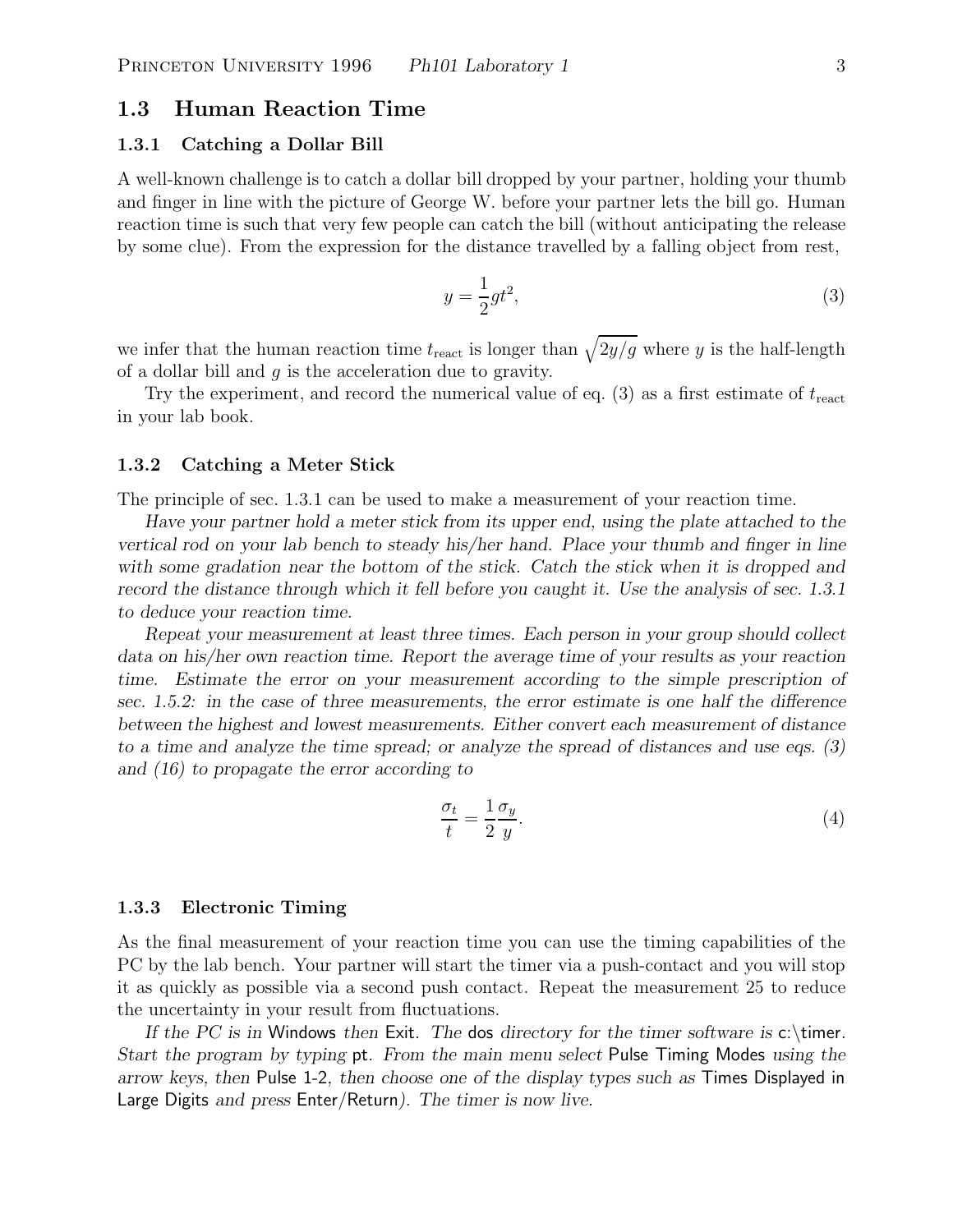*Determine which key is the start and which is the stop, and practice taking measurements. The person who starts the timer should avoid giving advance clues as to when he/she will start! A data set is ended by typing* Enter *on the PC, and you can cycle thru the menus to start a new set if needed.*

*The computer may be set up to emit a sound once the timer is started. You can turn this option on or off via* Other Options *on the main menu.*

*After a data set has been collected press* Enter *and then select* Display Table of Data*. You can view a summary of the results by scrolling down with the arrow key, or jumping to the end with the* End *key. The average =* Mean*, standard deviation =* SD *and standard deviation of the mean =* SDOM *have been calculated using well-known formulae found in secs. 1.5.4 and 1.5.6. The standard deviation of the mean is the error estimate on your reaction time.*

*Does the new measurement of your reaction time agree within errors with that found in part 1.3.2?*

*If you feel the results are not of sufficient quality, repeat the whole set of measurements (rather than, say, using the computer to edit out data points that you don't like).*

*If you are satisfied with the results, save your timer data to a hard-disk file. From the* Data Analysis Options *menu select* File Options *and then* Save Data to a File*. Enter a unique file name of up to 8 characters and add* .dat*. Write this file name in your lab notebook!*

*Use* Print Table of Data *to obtain a copy for your lab notebook.*

*Occasionally the print functions hangs in program* pt*. To reinitialize, first* Save *any useful data, then* Quit *the* pt *program. Type* Install*; choose* VGA*, then* Hewlett-Packard Laserjet IIP*, then* Portrait – Full Page*. Accept the default options for the next two screens to exit the* Install *program. Re-enter program* pt *and* Load Data from Disk *if appropriate.*

### **1.4 Histogram of Your Reaction Times**

As a final step in the analysis of your reaction time it is useful to make a histogram of the data. This graph can give a quick check as to whether your numerical analysis was reasonable, and could reveal any unusual patterns in the data.

A histogram is readily made by hand on quadrille-ruled paper. But you may prefer to use the StatMost spreadsheet statistical analysis package the runs under Windows on the PC. This will serve as an introduction to some of the PC-based analysis tools that you can use in lab throughout the course.

A fairly detailed procedure for this follows. See how many of the steps you can accomplish without reference to the writeup.

Quit *the timer program from its main menu, and type* win *to start windows. Then select the* Physics 101 *program group, and then* StatMost*. Select* File*, then* New*, then* Sheet Document *to open a new spreadsheet. Again select* File *and then* Import Data*. Find the* c:\timer\data *directory and your* .dat *file; then* Open *it.*

*In the window that pops up choose* Data Type *as* Delimited *by* Commas*. Your data should appear in the preview columns* A *and* B*. However, the program* pt *has put header and trailer rows in the file that* StatMost *cannot use. Select only those rows that contain the timer data, probably beginning with row 11 and not including the final row labelled* "EOF"*, by entering appropriate values in the* Row *boxes of* Import Range*. Also restrict the* Import Range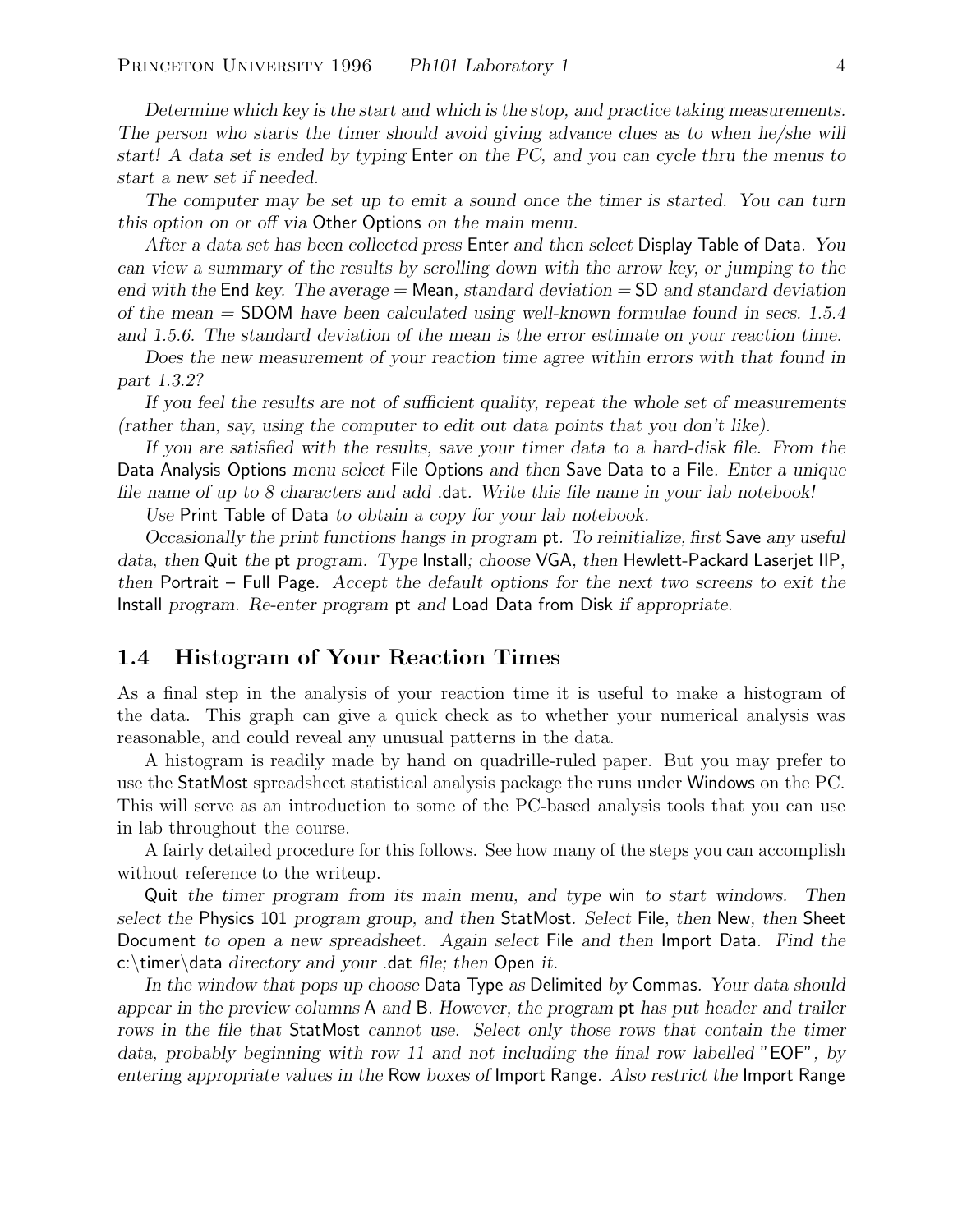*to* Columns From 1 to 2*. Click on* Import *to transfer your data into the spreadsheet.* Save *your spreadsheet now, using the same name as your* .dat *file but with a* .dmd *extension.*



Sample Histogram from StatMost

Figure 1: Example of a histogram of measurements of a variable v. Each measurement is represented by a box of unit height on the plot. An error estimate can be obtained from the histogram by determining the interval in  $v$ that contains the central 2/3 of the measurement.

*To produce the histogram select* Plot*, then* 2D Special*, then* Histogram*. In the window that pops up enter your own* Title*; chose the* User Defined *option. If you select* Draw Normal Curve *a bell curve will be fitted to your data and drawn on the plot. Choose* Num. of Intervals *in the range 5-10; some playing is needed here. Choose the column that contains the data you wish to histogram, probably column* B*. Click on* OK *to display the plot; you may have to drag the boundary of (or maximize) the plot window to see its full extent. If the plot looks good,* Print *it from the* File *menu and tape it into your lab book. Figure 1 shows a histogram based on reaction-time data.*

*You can alter the titles and axis labels, or even add additional labels to* StatMost *plots after they have been created by double clicking on the desired item and using the window that pops up.*

*Check that your data file still has the same mean and standard deviation as found in the program* pt*. Click on the spreadsheet window to reactivate it, then select* Statistics*, then* Descriptive Statistics*, then* General*. In the window that pops up choose the column that contains the times (column* B*), and whatever statistical quantities you wish:* Mean*,* Std Dev *and* Std Error *are useful. Click on* OK *to generate a window with the summary statistics.*

If the histogram of your data doesn't fit reasonably well to the bell curve you may have some poor data points. In such a case consider retaking the data.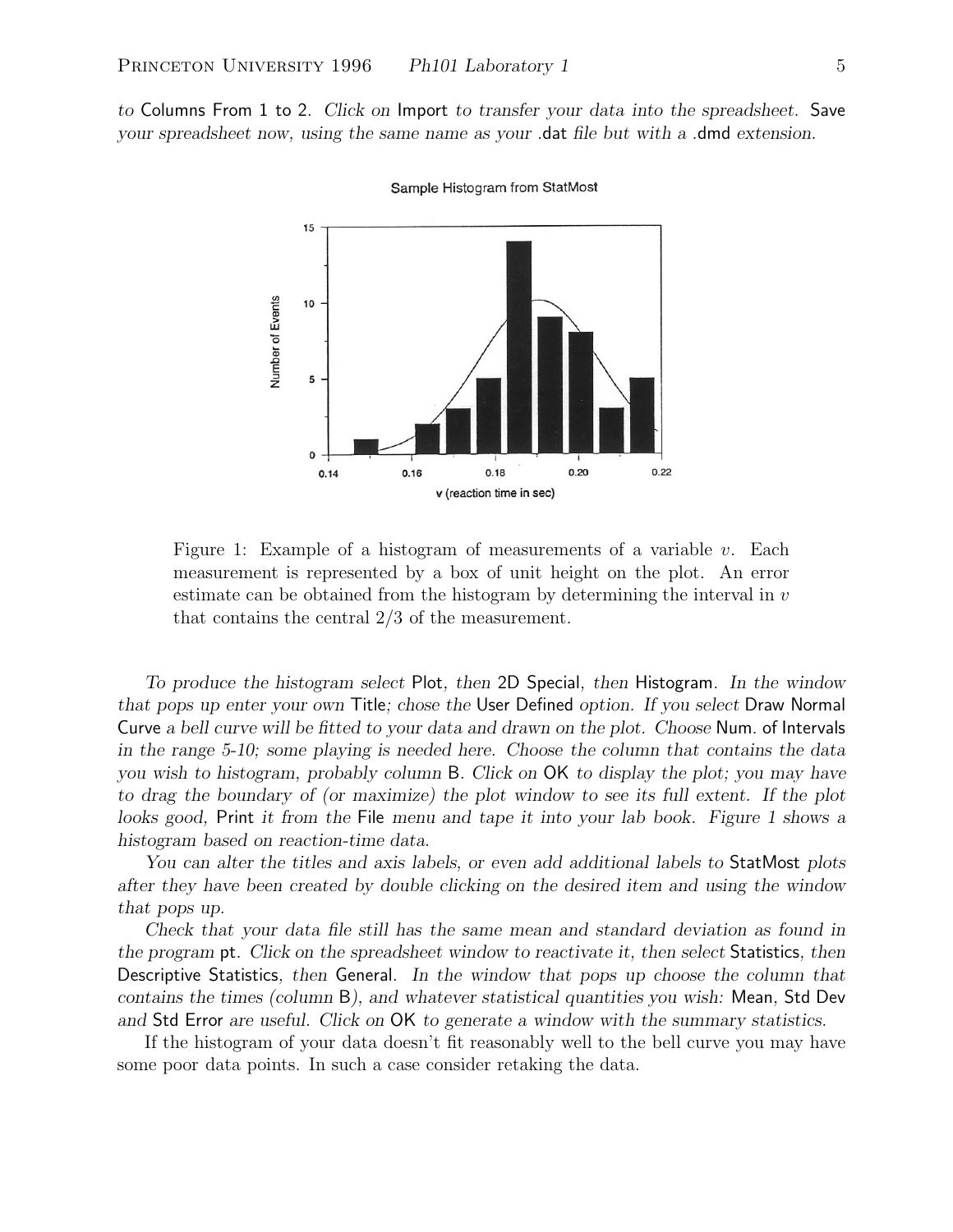# **1.5 Appendix: Error Estimation**

While the subject of 'error analysis' can become quite elaborate, we wish to emphasize a basic but quite useful strategy, discussed in secs. 1.5.1 and 1.5.2. A more detailed approach is based on the famous bell curve, as sketched in secs. 1.5.3-1.5.5. The important distinction between the error on a single measurement, and the error on the average of many repeated measurements in reviewed in sec. 1.5.6. The subject of 'propagation or errors' on measured quantities to the error on a function of those quantities is discussed in sec. 1.5.7.

### **1.5.1 67% Confidence**

Whenever we make a measurement of some value  $v$ , we would also like to be able to say that with 2/3 probability the value lies in the interval  $[v - \sigma, v + \sigma]$ . We will call  $\sigma$  the 'error' on the measurement. That is, if we repeated the measurement a very large number of times, in about two thirds of those measurements the value would be in the interval stated.

#### **1.5.2 A Simple Approach**

Repeat any measurement three times. Report the average as the value v, and the error  $\sigma$  as

$$
\sigma = \frac{v_{\text{max}} - v_{\text{min}}}{2}.\tag{5}
$$

If you take more than three measurements, you can still implement this procedure with the aid of a 'histogram' such as that produced in sec. 1.4. To estimate the error, determine the interval in  $v$  that contains the central  $2/3$  of the measurements, and report the error as 1/2 the length of this interval.

#### **1.5.3 The Bell Curve**

In many cases when a measurement is repeated a large number of times the distribution of values follows the bell curve, or gaussian distribution:

$$
P(v) = \frac{e^{-(v-\bar{v})^2/2\sigma^2}}{\sqrt{2\pi}\sigma},\tag{6}
$$

where  $P(v)dv$  is the probability that a measurement is made in the interval  $[v, v + dv], \overline{v}$  is the average (or mean) value, and  $\sigma$  is the 'standard deviation' which is usually interpreted as the 'error'. See Figure 2.

The Table lists the confidence that a single measurement from a gaussian distribution falls within various intervals about the mean. If the 200 students in Ph101 each make 50 measurements during this lab, then 10,000 measurements will be taken in all. The Table tells us that if those measurements have purely gaussian 'errors', then we expect only one of those measurements to be more than  $4\sigma$  from the mean.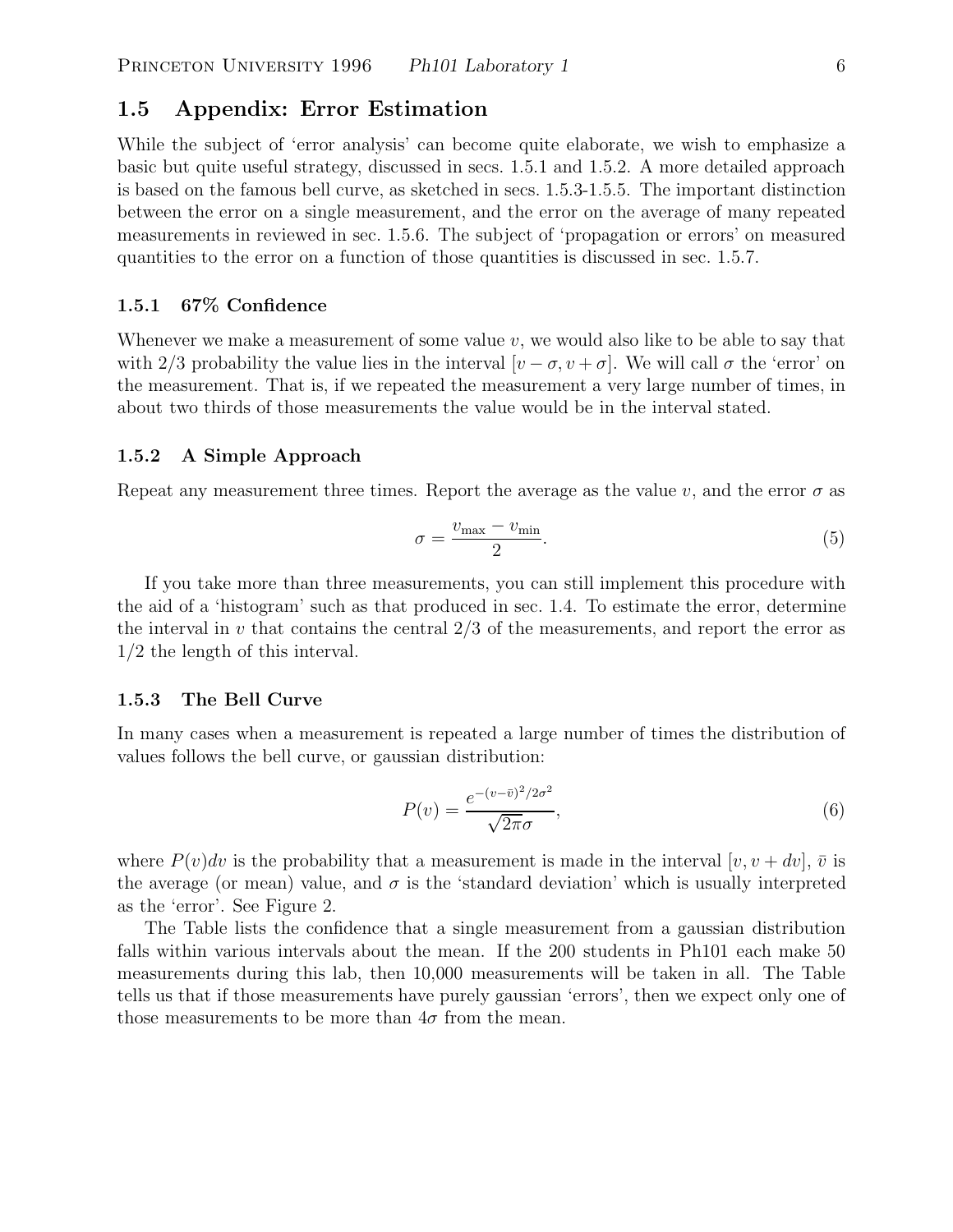Bell Curve with Standard Deviation = 1



Figure 2: The gaussian probability distribution for mean  $\bar{v} = 0$  and standard deviation  $\sigma = 1$ . The interval  $[\bar{v} - \sigma, \bar{v} + \sigma]$  contains 68% of the distribution.

Table 1: The probability (or confidence) that a measurement of a gaussiandistributed quantity falls in a specified interval about the average.

|               | Interval Confidence |
|---------------|---------------------|
| $+\sigma$     | $68\%$              |
| $\pm 2\sigma$ | 95%                 |
| $+3\sigma$    | $99.7\%$            |
| $+4\sigma$    | 99.994%             |

### **1.5.4 Estimating Errors When Large Numbers of Measurements Are Made**

One can make better estimates of errors if the measurements are repeated a larger number of times. If n measurements are made of some quantity resulting in values  $v_i$ ,  $i = 1,...n$ then the mean is of course

$$
\bar{v} = \frac{1}{n} \sum_{i=1}^{n} v_i,\tag{7}
$$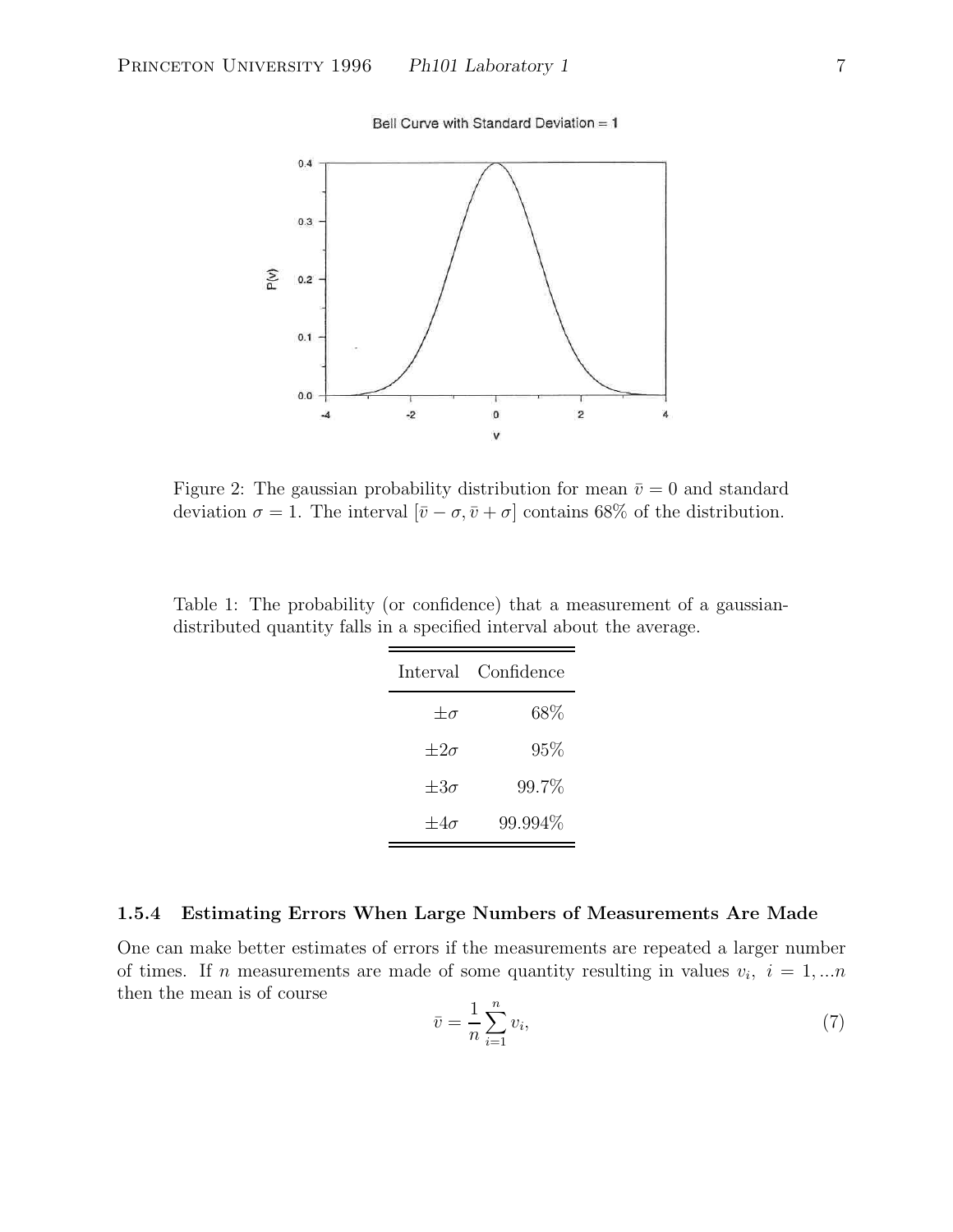and the standard deviation of the measurements is

$$
\sigma = \sqrt{\frac{1}{n-1} \sum_{i=1}^{n} (v_i - \bar{v})^2}.
$$
\n(8)

Calculus experts will recognize that the operation  $(1/n)\sum_{i=1}^n$  becomes  $\int P(v)dv$  in the limit of large  $n$ ; then using the gaussian probability distribution given above one verifies that

$$
\bar{v} = \langle v \rangle = \int_{-\infty}^{\infty} v P(v) dv,
$$
 and  $\sigma^2 = \langle (v - \bar{v})^2 \rangle = \int_{-\infty}^{\infty} (v - \bar{v})^2 P(v) dv.$  (9)

### **1.5.5 The Error on a Uniformly Distributed Quantity**

Not all measurable quantities follow the gaussian distribution. A simple example is a quantity with a uniform distribution, say with values v equally probable over the interval  $[a, b]$ . It is clear that the average measurement would be  $(a + b)/2$ , but what is the error? If we adopt the simple prescription advocated in secs. 1.1.1 and 1.1.2 we would report the error as  $(b-a)/3$  since 2/3 of the time the measurement would fall in an interval  $2(b-a)/3$  long. If instead we use the calculus prescription for  $\sigma$  given in eq. (9) we find that

$$
\sigma = \frac{b - a}{\sqrt{12}} = \frac{b - a}{3.46},\tag{10}
$$

which result is often used by experts.

#### **1.5.6 The Error on the Mean**

Thus far we have considered only the 'error' or spread in measured values of some quantity  $v$ . A related but different question is what is the error on the mean value of our measurements,  $\bar{v} = (1/n) \sum v_i$ . The error on the mean  $\bar{v}$  is surely less that the error,  $\sigma$ , on each measurement  $v_i$ . Indeed, the error on the mean is given by

$$
\sigma_{\bar{v}} = \frac{\sigma}{\sqrt{n}},\tag{11}
$$

where  $\sigma$  is our estimate of the error on an individual measurement obtained by one of the methods sketched previously.

### **1.5.7 The Error on a Derived Quantity**

In many cases we are interested in estimating the error on a quantity  $f$  that is a function of measured quantities a, b, ..., c. If we know the functional form  $f = f(a, b, ..., c)$  we can estimate the error  $\sigma_f$  using some calculus. As a result of our measurements and the corresponding 'error analysis' we know the mean values of  $a, b, ..., c$  and the error estimates  $\sigma_a, \sigma_b, \ldots, \sigma_c$  of these means. Our best estimate of f is surely just  $f(a, b, \ldots, c)$  using the mean values.

To estimate the error on f we note that the change in f due to small changes in  $a, b, \ldots c$ is given by

$$
\Delta f = \frac{\partial f}{\partial a} \Delta a + \frac{\partial f}{\partial b} \Delta b + \dots + \frac{\partial f}{\partial c} \Delta c.
$$
 (12)